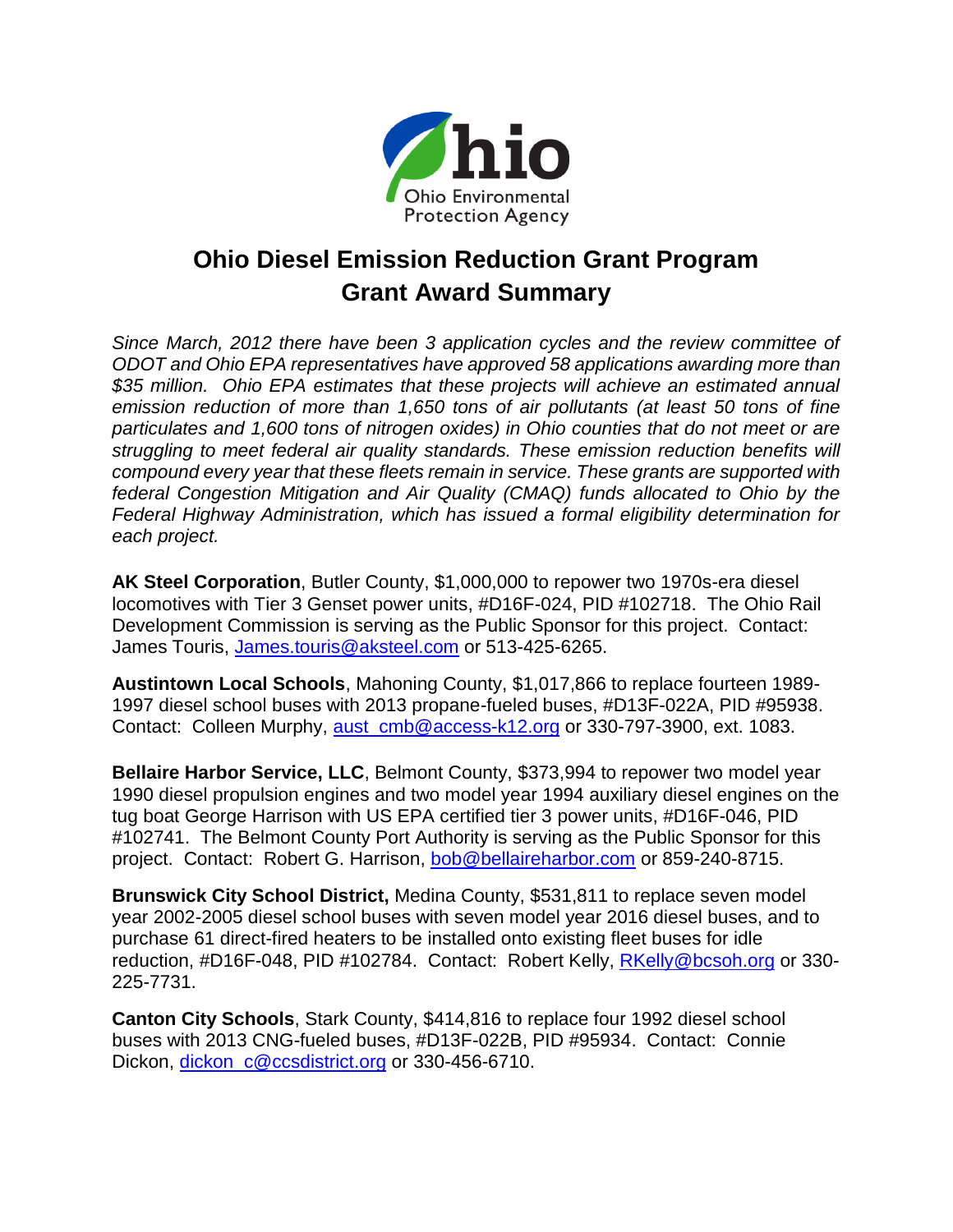**Central Ohio Transit Authority (COTA**), Franklin County, \$984,880 to replace 10 model year 2003 diesel transit buses with model year 2016 CNG powered buses, #D16F-016, PID #102304. Contact: Lee Jackson, [JacksonCL@cota.com](mailto:JacksonCL@cota.com) or 614-308- 4234.

**Central Ohio Transit Authority (COTA)**, Franklin County, \$1,043,458 to purchase the CNG components of 30 new transit buses, #D13F-022E, PID #95954. Contact: Randy Rosser, [rosserra@cota.com](mailto:rosserra@cota.com) or 614-308-4237.

**Central Ohio Transit Authority (COTA)**, Franklin County, \$1,023,000 to purchase the CNG components of 30 new transit buses, #D12S-024J, PID #89957. Contact: Randy Rosser, [rosserra@cota.com](mailto:rosserra@cota.com) or 614-308-4237.

**Champion Township**, Trumbull County, \$58,541 to replace one model year 2000 diesel dump truck with one model 2016 diesel truck, #D16F-050, PID #102782. Contact: Chris Connelly, [Cconne2122@aol.com](mailto:Cconne2122@aol.com) or 330-847-8915.

**Champion Township**, Trumbull County, \$89,806 toward the engine component costs to replace two 1991 diesel road maintenance/snow plow trucks with model year 2013 trucks, #D12S-010, PID #93718. Contact: Christopher Connelly, [cconne2122@aol.com](mailto:cconne2122@aol.com) or 330-847-8915.

**Cleveland Airport Systems**, Cuyahoga County, \$88,160 to replace the blower engines in two 1994 snow blowers with remanufactured Tier 3 diesel engines, #D13F-038, PID #95945. Contact: Kevin Ferguson, [kferguson@clevelandairport.com](mailto:kferguson@clevelandairport.com) or 216-265-6125.

**Cleveland Clinic**, Cuyahoga County, \$19,172 to install fuel-operated heaters for idle reduction onto 5 shuttle buses, #D12S-024i PID #93699. This project will be carried out through a Public-Private Partnership with the Ohio Air Quality Development Authority. Contact: Kendall Bolyard, [bolyark@ccf.org](mailto:bolyark@ccf.org) or 216-312-4092.

**Columbus and Ohio River Rail Road Company**, Coshocton, Franklin, Knox and Licking Counties, \$245,612 to install auxiliary power units (APUs) on 11 locomotives to reduce idling, #D12S-027, PID #93670. This project will be carried out through a Public-Private Partnership with the Ohio Rail Development Commission. Contact: Brian Myers, [bmyers@gwrr.com](mailto:bmyers@gwrr.com) or 740-622-8118.

**Columbus Regional Airport Authority**, Franklin County, \$48,000 for the cost differential to replace five 2007-2009 shuttle buses with 2013 propane-powered shuttle buses, #D13F-022F, PID #95941. Contact: Tom Swackhamer, [tswackhamer@columbusairports.com](mailto:tswackhamer@columbusairports.com) or 614-239-3087.

**Convoy Solutions, LLC (Idle Aire),** Clark, Hamilton, and Montgomery Counties, \$336,000 to install truck stop electrification infrastructure at two locations along IR 70 and IR 75 in southwest Ohio, #D16F-033, PID #102722. The Ohio Air Quality Development Authority is serving as the Public Sponsor for this project. Contact: Brian MacDonald, [brian.macdonald@idleair.com](mailto:brian.macdonald@idleair.com) or 865-232-1700.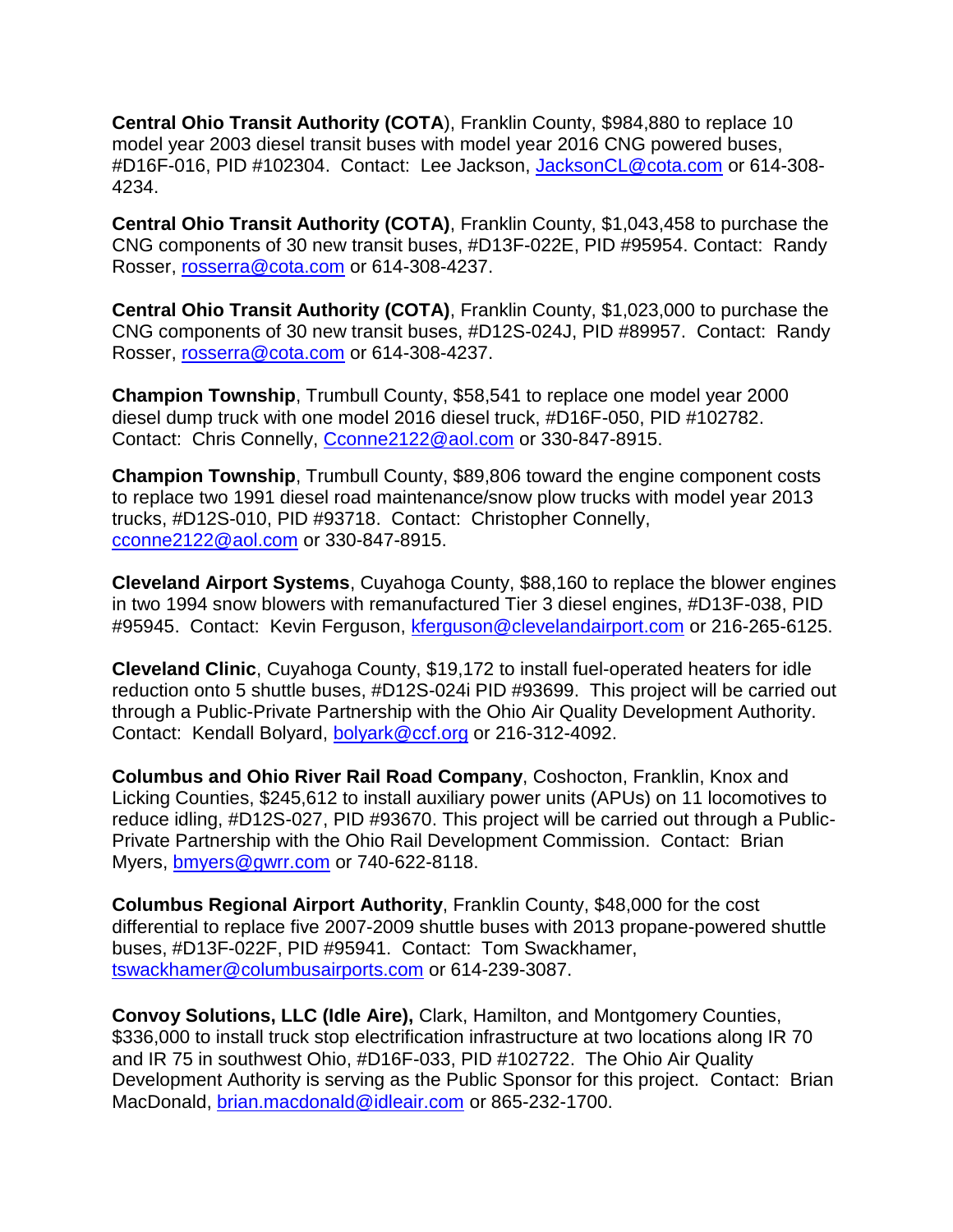**Convoy Solutions, LLC (Idle Aire)**, Allen, Warren and Wood Counties, \$888,495 to install 114 electrified truck stop spaces at three Pilot/Flying J locations along I-75 and I-80 to reduce idling, #D12S-024L, PID #93666. This project will be carried out through a Public-Private Partnership with the Ohio Air Quality Development Authority. Contact: Cynthia Perthuis, [Cynthia.perthuis@idleaire.com](mailto:Cynthia.perthuis@idleaire.com) or 212-706-2078.

**First Student, Inc.**, Clark, Franklin, Hamilton, Lorain, Lucas, and Montgomery Counties, \$650,000 to replace the engine components of 36 1997-2001 diesel school buses with model year 2013 diesel buses, #D13F-037, PID #95933. This project will be carried out through a Public-Private Partnership with the Ohio EPA. Contact: Ken Kirkpatrick, [ken.kirkpatrick@firstgroup.com](mailto:ken.kirkpatrick@firstgroup.com) or 513-419-3350.

**Frito Lay**, Stark County, \$181,933 to provide the cost differential to replace six 2005 tractors with 2013 CNG-fueled tractors, #D13F-022i, PID #95947. This project will be carried out through a Public-Private Partnership with the Ohio Air Quality Development Authority. Contact: Michael Birk, [Michael.birk@pepsico.com](mailto:Michael.birk@pepsico.com) or 734-374-9841.

**Greater Cleveland Regional Transit Authority (GCRTA)**, Cuyahoga County, \$5,000,000 to replace eleven 2006 trolleys with model year 2018 trolleys. PID# 100456. Contact: Michael York, 216-566-5101 or Ronald Baron, [rbaron@gcrta.org](mailto:rbaron@gcrta.org) .

**Greater Cleveland Regional Transit Authority (GCRTA)**, Cuyahoga County, \$796,000 to replace two model year 2002 diesel transit bus with model year 2016 CNG powered buses, #D16F-055, PID #102312. Contact: Michael York, 216-566-5101 or Ronald Baron, [rbaron@gcrta.org](mailto:rbaron@gcrta.org) .

**Greater Dayton Regional Transit Authority (GDRTA),** Montgomery County, \$999,075 to replace three model year 2001-2003 diesel transit buses with model year 2016 diesel buses, #D16F-058, PID #102314. Contact: Robert Ruzinsky, [bruzinsky@greaterdaytonrta.org](mailto:bruzinsky@greaterdaytonrta.org) or 937-425-8360.

**Home City Ice Co./HC Transport Inc.,** Ashtabula, Cuyahoga, Fairfield, Franklin, Geauga, Lake, Licking, Portage, Stark and Summit Counties, \$873,600 for the cost differential to convert 40 diesel trucks to CNG power. The 40 trucks will be purchased separate from the federal aid conversion project. #D13F-022J, PID #95946. This project will be carried out through a Public-Private Partnership with the Ohio Air Quality Development Authority. Contact: Cliff Riegler, [criegler@homecityice.com](mailto:criegler@homecityice.com) or 513-598- 3000.

**J. Rayl Transport, Inc. (JAM Equipment Ltd.)**, Summit and other northeastern Ohio counties, \$1,475,360 for the cost differential to replace 32 diesel trucks with CNG fueled trucks. #D13F-022L, PID #95944. This project will be carried out through a Public-Private Partnership with the Ohio Air Quality Development Authority. Contact: Matthew Selby, [Matt.Selby@JRayl.com](mailto:Matt.Selby@JRayl.com) or 330-752-2914.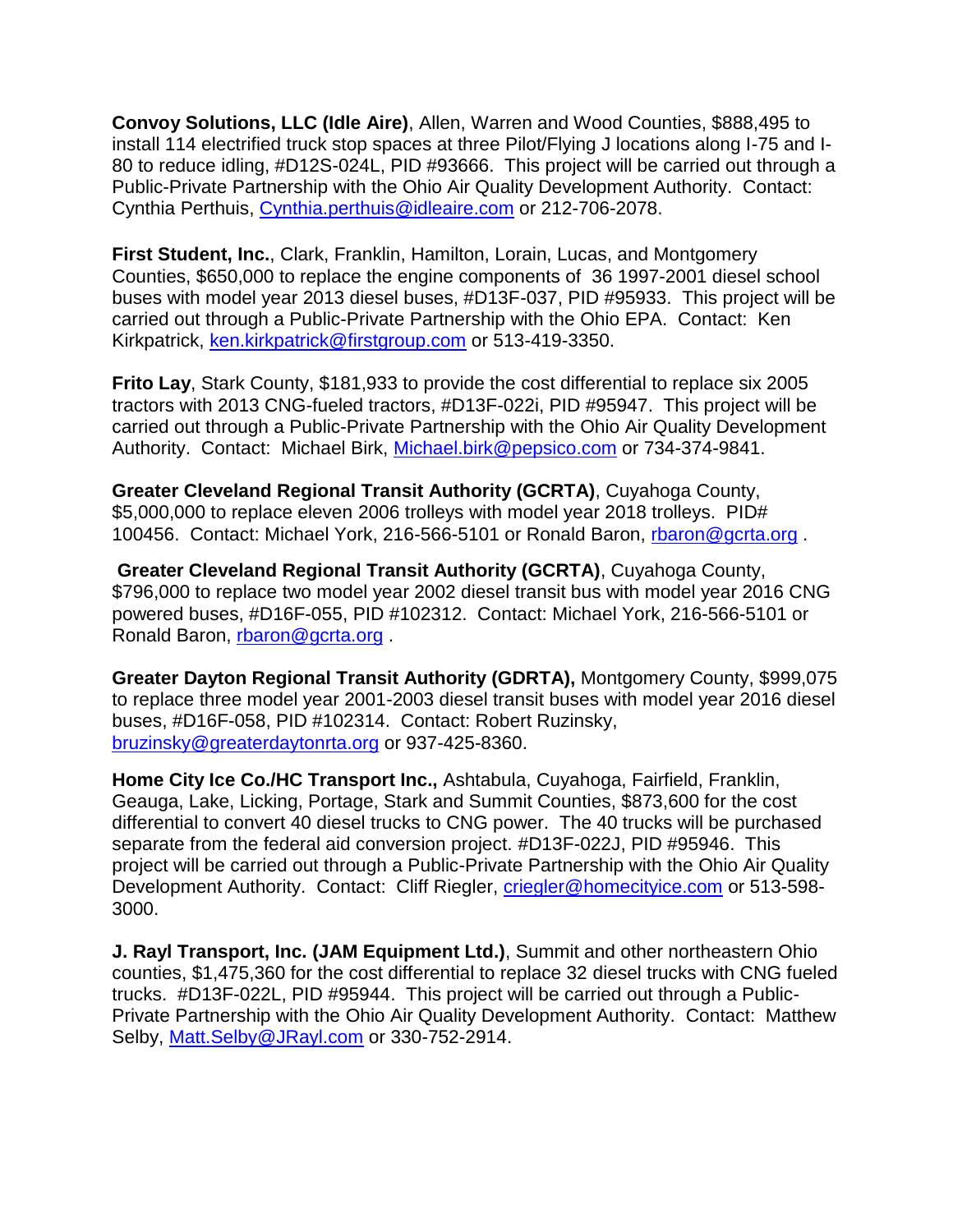**J. Rayl Transport, Inc. (JAM Equipment Ltd.)**, Summit and other northeastern Ohio counties, \$476,640 to convert 19 short-haul diesel trucks to dual fuel operation with a combination of diesel and natural gas, #D12S-024N, PID #93716. This project will be carried out through a Public-Private Partnership with the Ohio Air Quality Development Authority. Contact: Ryan Richards, [ryan.richards@jrayl.com](mailto:ryan.richards@jrayl.com) or 330-784-1134 ext. 3313.

**JARO Transportation Services, Inc.,** Trumbull and multiple counties, \$200,565 to install anti-idling APUs onto 30 short-haul trucks, #D13F-022K, PID #95957. This project will be carried out through a Public-Private Partnership with the Ohio Air Quality Development Authority. Contact: Thomas Halula, [thalula@jarotran.com](mailto:thalula@jarotran.com) or 330-847-5230.

**Kraft Foods**, Lucas County, \$66,002 to repower one 1970 switcher locomotive with a 2012 model year engine, #D12S-024o, PID #93727. This project will be carried out through a Public-Private Partnership with the Ohio Rail Development Commission. Contact: Richard Leggett, [Richard.Leggett@KraftFoods.com](mailto:Richard.Leggett@KraftFoods.com) or 419-697-6619.

**LakeTran,** Lake County, \$996,576 to replace two model year 1998 diesel transit buses with model year 2016 diesel buses, #D16F-061, PID #102313. Contact: Andrew Altenweg, [aaltenweg@laketran.com](mailto:aaltenweg@laketran.com) or 888-525-3872.

**Licking County Commissioners**, Licking County, \$81,097 to replace one 1983 diesel semi-tractor truck with a model year 2016 diesel truck, #D16F-010, PID #102719. Contact: William C. Lozier, [blozier@lcounty.com](mailto:blozier@lcounty.com) or 740-670-5280.

**McGinnis, Inc**, Lawrence and Scioto Counties, \$399,021 to replace two main engines and four generators on two Tier 0 tug boats with 2013 Tier 3 diesel engines, #D13F-022N, PID #95952. This project will be carried out through a Public-Private Partnership with the Ohio Air Quality Development Authority. Contact: Robert Lynch, [rlynch@mcginnisinc.com](mailto:rlynch@mcginnisinc.com) or 740-337-4391, ext. 1240.

**McGinnis, Inc,** Lawrence County, \$323,576 to repower two 1980s-era diesel propulsion engines in the tow boat the M/V John Greer with US EPA certified tier 3 power units, #D16F-036, PID #102725. The Ohio Air Quality Development Authority is serving as the Public Sponsor for this project. Contact: Robert J. Lynch, [rlynch@mcginnisinc.com](mailto:rlynch@mcginnisinc.com) or 740-377-4391 ext. 1240.

**Mightyfruit Trucking, LLC**, Richland County, \$87,894 to replace two model year 1984- 1988 diesel trucks with model year 2016 diesel trucks, #D16F-037, PID #102717. The Ohio Air Quality Development Authority is serving as the Public Sponsor for this project. Contact: Richard Shaw, [mightyfruit@me.com](mailto:mightyfruit@me.com) or 567-274-0199.

**Mondelez Global, LLC**, Lucas County, \$156,480 to replace one Tier 0 diesel switcher locomotive with a new Tier 3 diesel locomotive, #D16F-022, PID #102730. The Ohio Rail Development Commission is serving as the Public Sponsor for this project. Contact: Richard Leggett, [Richard.Leggett@MDLZ.com](mailto:Richard.Leggett@MDLZ.com) or 419-697-6619.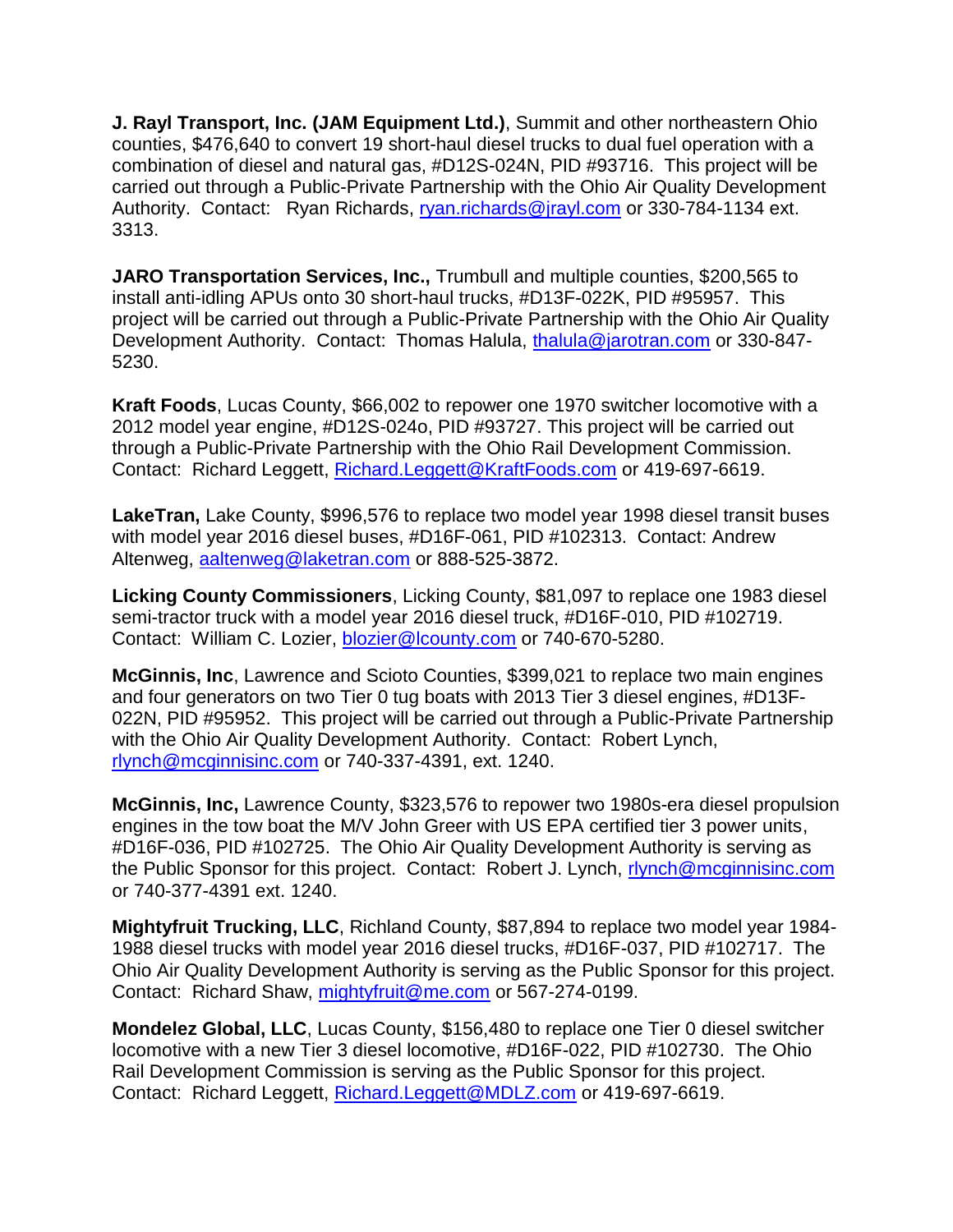**NAT Transportation, Inc.**, Wood County, \$131,481for the cost differential to replace four 1989-95 diesel refuse trucks with four 2014 CNG-fueled trucks, #D13F-022P, PID #94953. This project will be carried out through a Public-Private Partnership with the Ohio Air Quality Development Authority. Contact: M.N. "Mick" Torok, [mtorok@hotmail.com](mailto:mtorok@hotmail.com) or 419-308-6279.

**Norfolk Southern Railway Company**, Ashtabula, Jefferson, Mahoning, Stark and Trumbull Counties, \$1,484,736 to install electric layover heating systems in 26 switcher locomotives, and install 21 480-volt three-phase plug-in stations, #D13F-023, PID #95960. Public Sponsor: Ohio Rail Development Commission. Contact: Mark Duve, [mark.duve@nscorp.com](mailto:mark.duve@nscorp.com) or 404-582-6743.

**Portage Area RTA (PARTA),** Portage County, \$830,000 to replace two model year 2006 diesel transit buses with model year 2016 CNG powered buses, #D16F-059, PID #102310. Contact: Katherine Manning, [kmanning@partaonline.org](mailto:kmanning@partaonline.org) or 330-678-7745 ext. 113.

**R&L Transfer, Inc.**, 29 counties statewide, \$996,403 to replace 40 model year 1993- 2005 diesel trucks with model year 2017 diesel trucks, #D16F-018, PID #102724. The Ohio Environmental Protection Agency is serving as the Public Sponsor for this project. Contact: Rick Duken, [rduken@rlcarriers.com](mailto:rduken@rlcarriers.com) or 937-382-1494 ext. 1201.

**Railserve, Inc**, Montgomery County, \$568,443 to repower one 1973 switcher locomotive with a Tier 3 Genset power unit, #D16F-023, PID #102715. The Ohio Rail Development Commission is serving as the Public Sponsor for this project. Contact: T.J. Mahoney, [tjmahoney@railserve.biz](mailto:tjmahoney@railserve.biz) or 404-661-8390.

**Republic Services, Inc.**, Stark County, \$936,255 to replace seven model year 2009 diesel refuse trucks with model year 2016 CNG powered refuse trucks, and to construct a CNG refueling facility at Republic Services' facility at 964 Hazel St., Akron, #D16F-043, PID #102728. The City of Akron is serving as the Public Sponsor for this project. Contact: Mark O'Brien, [Mobrien2@republicservices.com](mailto:Mobrien2@republicservices.com) or 330-834-4920.

**Ringler Energy**, fourteen counties, \$260,000 to replace seven 2007-2009 short haul trucks to CNG fueled trucks, #D13F-022S, PID #95937. This project will be carried out through a Public-Private Partnership with the Ohio Air Quality Development Authority. Contact: Alexander Ringler, [alex@ringlerenergy.com](mailto:alex@ringlerenergy.com) or 419-253-0637.

**Rocky River City School District,** Cuyahoga County, \$111,084 to replace two model year 2002 diesel school buses with model year 2016 diesel school buses, and to purchase 19 direct-fired heaters for idle reduction, to be installed onto existing fleet buses, D16F-002, PID #102733. Contact: Samuel L. Gifford, [Gifford.samuel@rrcs.org](mailto:Gifford.samuel@rrcs.org) or 440-356-6017.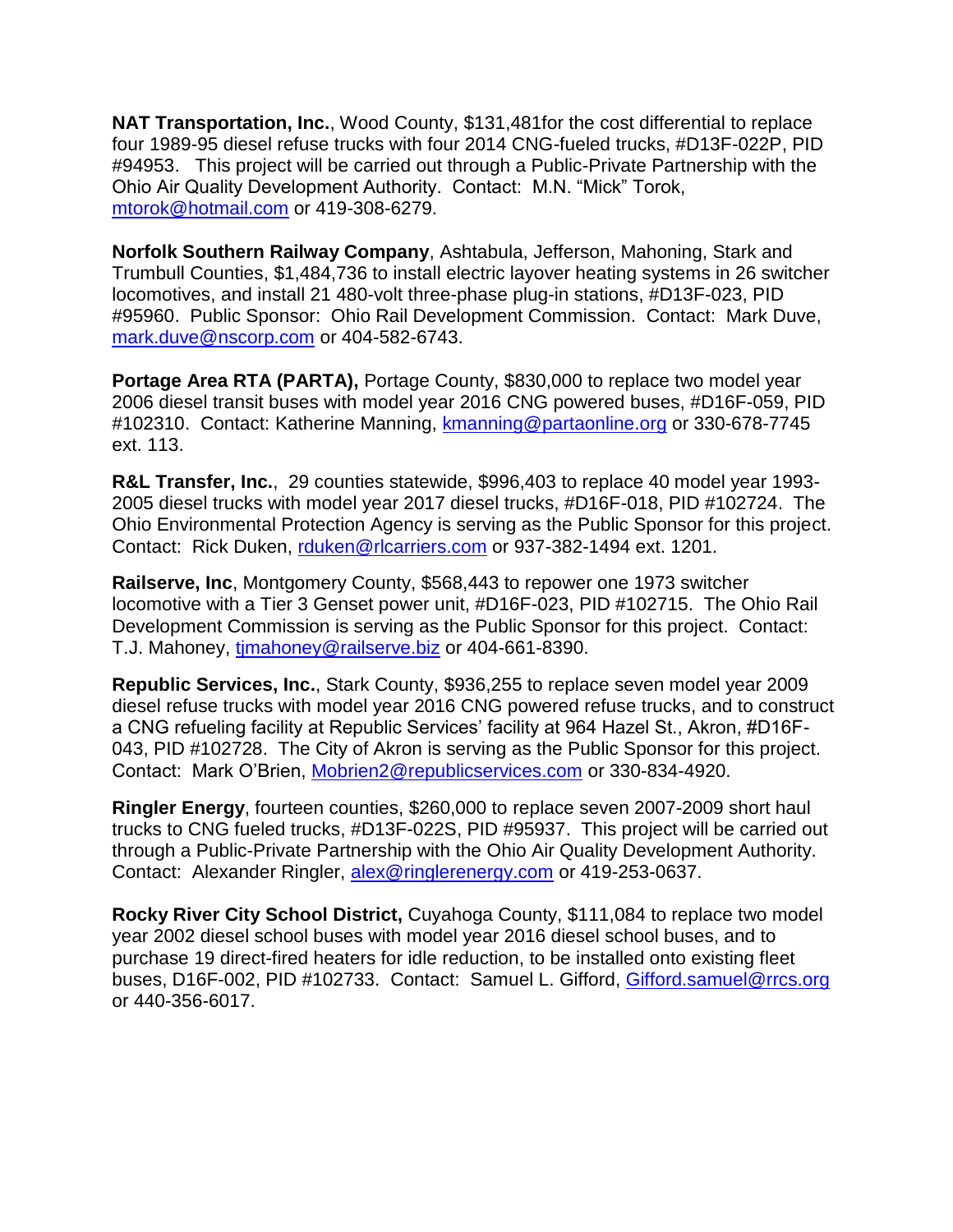**Savage Services**, Lucas County, \$688,000 to repower one switcher locomotive engine with a new diesel Tier 4i compliant engine and APU, #D13F-025, PID #95958. This project will be carried out through a Public-Private Partnership with the Ohio Rail Development Commission. Contact: Gerry Farrell, [gerryfarrell@savageservices.com](mailto:gerryfarrell@savageservices.com) or 281-673-1151.

**Scioto County Engineer**, Scioto County, \$486,948 to replace one 1990 off-road excavator, three 1990-1991 dump trucks and one 1985 semi-tractor with one model year 2012 excavator, three model year 2013 trucks and one model year 2013 semitractor, #D12S-041, PID #93723. Contact: Craig J. Opperman, [sciotoeng@frontier.com](mailto:sciotoeng@frontier.com) or 740-259-5541.

**Smith Dairy Trucking Company**, seventeen counties, \$368,488 to replace the diesel engines in six 2003-2004 diesel tractors with 2013 CNG-fueled engines, #D13F-034C, PID #95936. This project will be carried out through a Public-Private Partnership with the Ohio EPA. Contact: Robert Diehl, [chuckdiehl@smithdairy.com](mailto:chuckdiehl@smithdairy.com) or 330-684-6586.

**Smith Dairy Trucking Company**, Cuyahoga, Franklin, Hamilton, Montgomery, and Summit Counties, \$244,000 to convert ten local and over-the-road diesel trucks to operate on a dual fuel system of natural gas and diesel, #D12S-024V, PID #93692. This project will be carried out through a Public-Private Partnership with the Ohio Air Quality Development Authority. Contact: Robert Diehl, [chuckdiehl@smithdairy.com](mailto:chuckdiehl@smithdairy.com) or 330-684-6586.

**Southwest Ohio Regional Transit Authority (SORTA)**, Hamilton County, \$729,504 to replace two model year 2001 diesel transit buses with model year 2016 diesel buses, #D16F-062, PID #102311. Contact: Daron Brown, [DBrown@go-metro.com](mailto:DBrown@go-metro.com) or 513-623- 7612.

**City of Springfield**, Clark County, \$87,293 toward the engine component costs to replace three 1997-2000 diesel snowplow/dump trucks with model year 2013 trucks, #D12S-023, PID #93724. Contact: Jim Crews, [jcrews@ci.springfield.oh.us](mailto:jcrews@ci.springfield.oh.us) or 937-525- 5811.

**Stark Area Regional Transit Authority (SARTA),** Stark County, \$1,000,000 to purchase one zero-emission (LoNo) hydrogen fuel cell 40' transit bus to replace one model year 2002 diesel bus, #D16F-007, PID #102304. Contact: Julie Juszli, [juliej3@sartaonline.com](mailto:juliej3@sartaonline.com) or 330-430-2275.

**J. W. Stenger Trucking, Inc.**, Belmont, Clark, Franklin, Licking, Madison, and Montgomery Counties, \$282,000 to convert ten heavy duty diesel tractors to dual fuel operation with a combination of natural gas and diesel, #D12S-024W, PID #93679. This project will be carried out through a Public-Private Partnership with the Ohio Air Quality Development Authority. Contact: Joseph Stenger, [joestenger@jwstengertrucking.com](mailto:joestenger@jwstengertrucking.com) or 740-425-1155 ext. 101.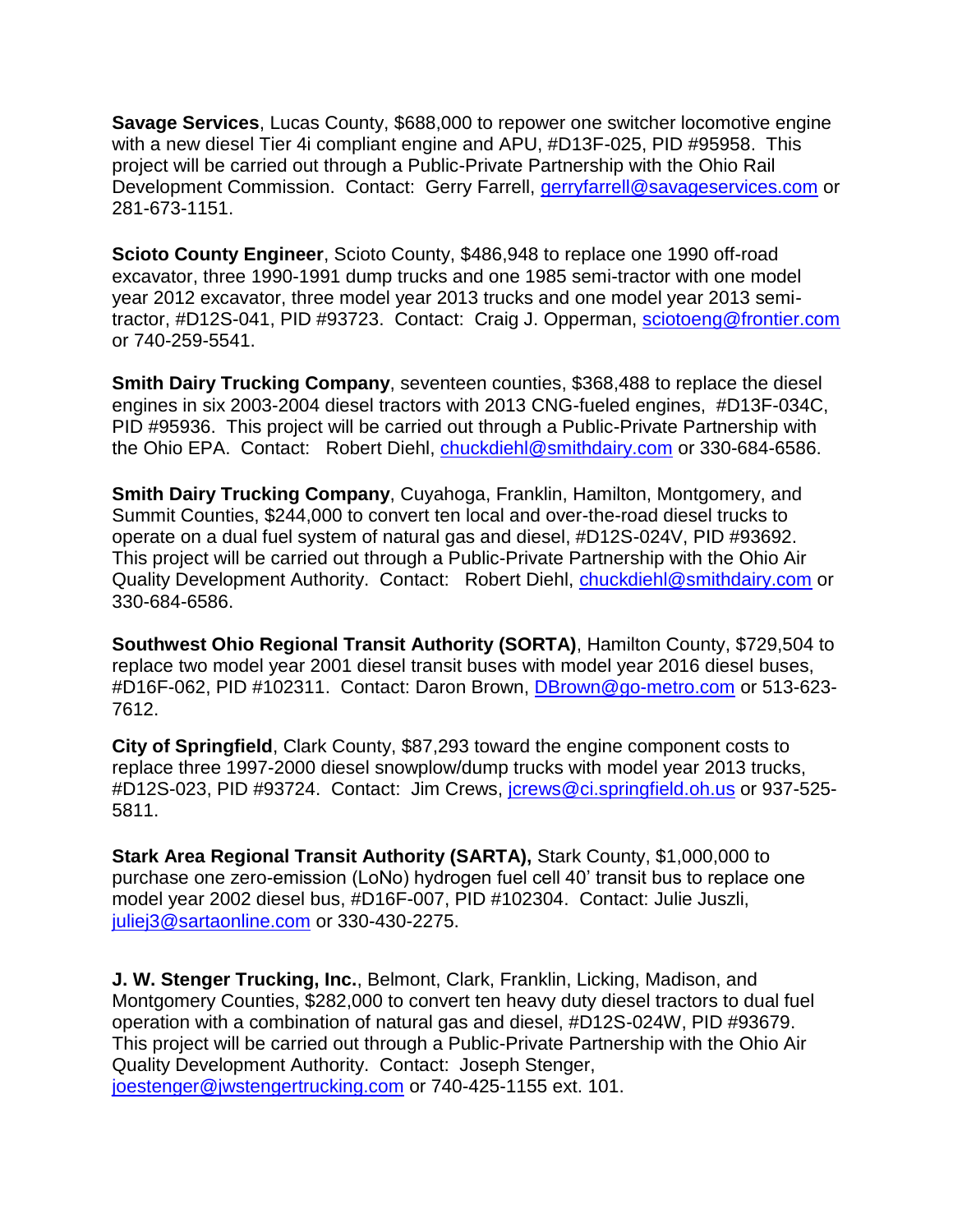**Sugar Creek Packing Company,** Butler and Montgomery Counties, \$28,637 to install power station and hybrid trailer hookups at two locations, #D13F-022T, PID #95959. This project will be carried out through a Public-Private Partnership with the Ohio Air Quality Development Authority. Contact: David Kuhn, [dkuhn@sugarcreek.com](mailto:dkuhn@sugarcreek.com) or 740- 335-3586.

**Superior Beverage Group**, Butler, Delaware, Fairfield, Franklin, Knox and Licking Counties, \$540,736 to provide the cost differential to replace 14 1995-2003 diesel trucks with new 2013 CNG-powered trucks, #D13F-022U, PID #95955. Public Sponsor: Ohio Air Quality Development Authority. Contact: Michael J. Scurria, [m.scurria@superiorbeveragegroup.com](mailto:m.scurria@superiorbeveragegroup.com) or 614-294-3555.

**Superior Marine Ways, Inc.**, Lawrence County, \$728,536 to repower four 1980s-era diesel propulsion engines and four auxiliary engines in two tow boats, the Stephen T and R.H. Beymer, with US EPA certified tier 3 power units, #D16F-054, PID #102740. The Ohio Valley Regional Development Commission is serving as the Public Sponsor for this project. Contact: Matt Manns, [mattmanns@superiormarineinc.com](mailto:mattmanns@superiormarineinc.com) or 740-894-6224.

**Sysco Corporation,** nineteen counties statewide, \$501,271 to replace 25 model year 1997-2000 diesel trucks with 23 model year 2017 diesel trucks, #D16F-019, PID #102721. The Ohio Environmental Protection Agency is serving as the Public Sponsor for this project. Contact: Eddie Tantoco, [tantoco.eddie@corp.sysco.com](mailto:tantoco.eddie@corp.sysco.com) or 281-584- 4097.

**Toledo Area Regional Transit Authority (TARTA)**, Lucas County, \$796,000 to replace two model year 2000 diesel transit buses with model year 2016 diesel buses, #D16F-060, PID #102308. Contact: Bill Kelly, [wkelly@tarta.com](mailto:wkelly@tarta.com) or 419-245-5230.

**United Dairy Farmers, Inc,** nine counties in central and southwest Ohio, \$338,745 to replace 11 model year 1993-2005 diesel trucks with model year 2016 diesel trucks, #D16F-017, PID #102723. The Ohio Environmental Protection Agency is serving as the Public Sponsor for this project. Contact: Don Stamper, [dstamper@udfinc.com](mailto:dstamper@udfinc.com) or 513-396-8700.

**United Parcel Service, Inc.**, Butler, Cuyahoga, Franklin, Hamilton and Stark Counties, \$619,841 to replace 17 1997 delivery trucks with model year 2013 trucks equipped with selective catalytic reduction systems, #D12S-001, PID #93726. This project will be carried out through a Public-Private Partnership with the Ohio Environmental Protection Agency. Contact: Mike Casteel, [mcasteel@ups.com,](mailto:mcasteel@ups.com) 404-828-7059.

**Warren Fabricating and Machining Corporation**, Trumbull County, \$684,000 to repower an industrial locomotive and car mover with a newer, cleaner engine, #D12S-030. This project will be carried out through a Public-Private Partnership with the Ohio Rail Development Commission. Contact: Todd Reutzel, Todd reutzel@warfab.com or 330-534-2400 ext. 297.